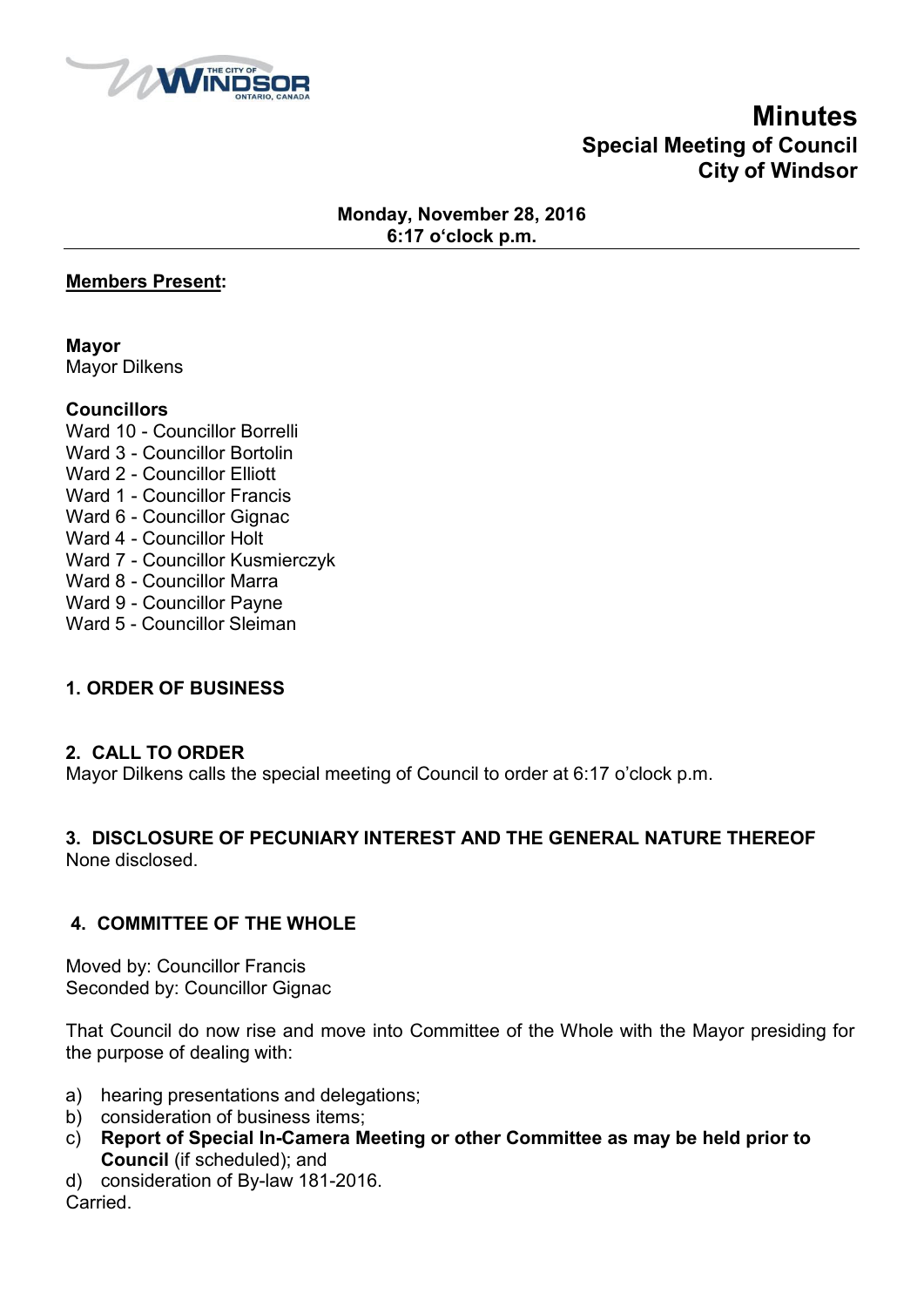#### **5. REQUESTS FOR DEFERRALS, REFERRALS OR WITHDRAWALS** None requested.

## **NOTICE OF MOTION**

Moved by: Councillor Francis Seconded by: Councillor Sleiman

Decision Number: CR734/2016

That the portion of the in camera resolution of Council dated November 7, 2016 directing Administration to take the required actions to convert the ground floor commercial units in the Pelissier Street to parking space, and the further direction to give the existing tenants six months' notice to vacate **BE RESCINDED**. Carried.

# **6. PRESENTATIONS AND DELEGATIONS**

## **7.1 Pelissier Street Parking Garage - Ward 3**

#### **Caitlin Malloy-Marcon, representing MKSK Studios, Landscape Architecture/Urban Design/Planning**

Caitlin Malloy-Marcon, representing MKSK Studios, Landscape Architecture/Urban Design/Planning appears before Council regarding the administrative report Pelissier Street Parking Garage and provides a brief outline of her background and concludes by suggesting that creating an active storefront level would be a benefit for the City and result in potentially more business to the downtown core.

## **Mark Boscariol, Downtown Windsor business owner of 251-271 Ouellette Avenue and 37- 39 Chatham Street East and owner of Snackbar-B-Q Restaurant**

Mark Boscariol, Downtown Windsor business owner of 251-271 Ouellette Avenue and 37-39 Chatham Street East and owner of Snackbar-B-Q Restaurant appears before Council regarding the administrative report Pelissier Street Parking Garage and provides some background on his involvement in the downtown in different capacities and suggests that creating and planning for the future will increase demand in retail with the potential for new developments and concludes by suggesting that more communication between the downtown business owners and the City is necessary.

#### **Stephen Pitman, representing Bike Windsor Essex**

Stephen Pitman, representing Bike Windsor Essex appears before Council regarding the administrative report Pelissier Street Parking Garage and concludes by suggesting he is lending support for those who share a vision of a vibrant downtown and expresses concern should the decision is made to convert the retail space into parking.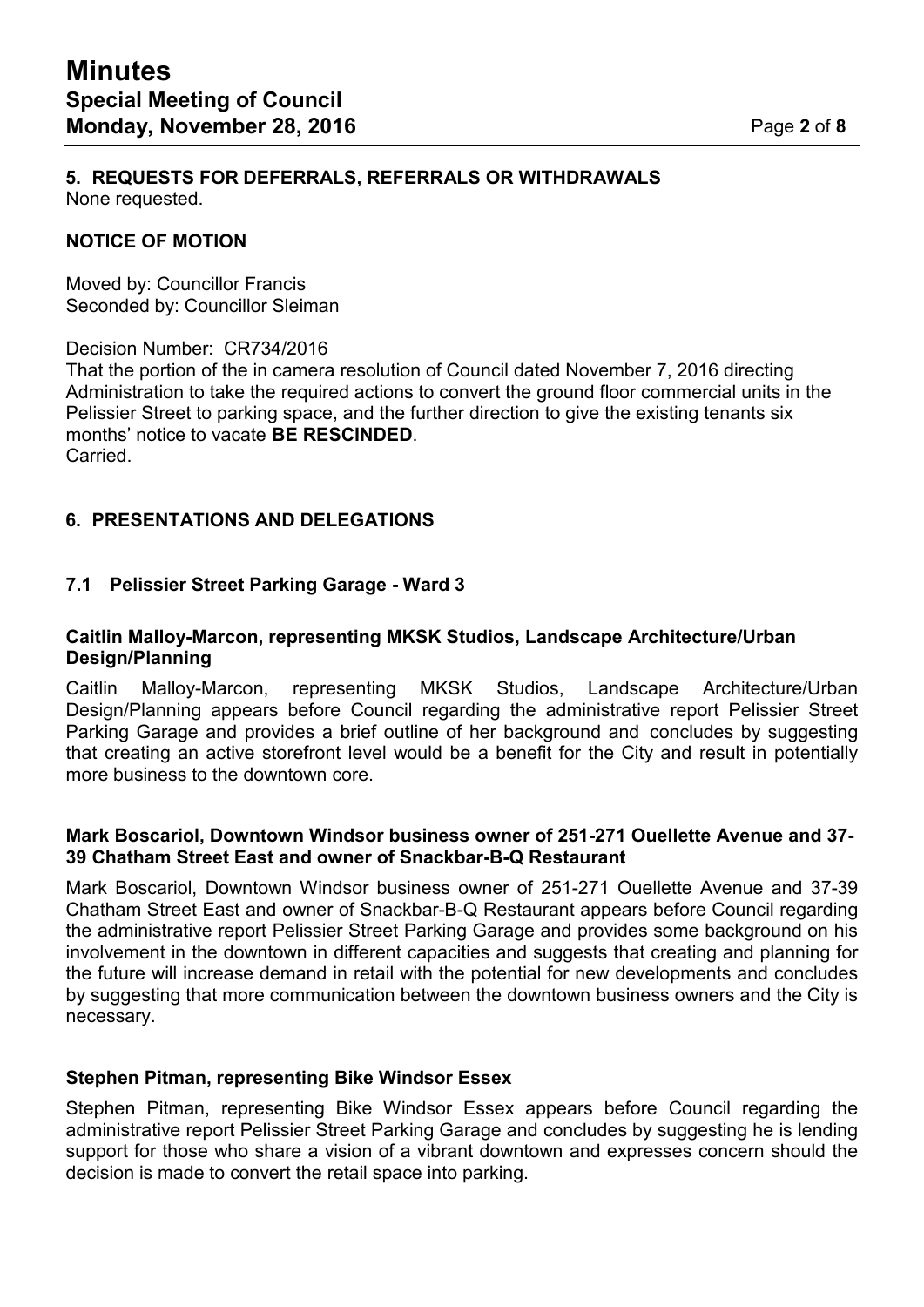#### **Larry Horwitz and Daniel Ableser, representing the Downtown Windsor BIA, Mr. Mendes, Business Owner**

Larry Horwitz and Daniel Ableser, representing the Downtown Windsor BIA and Mr. Mendes, business owner, appear before Council regarding the administrative report Pelissier Street Parking Garage and suggests that retail and commercial usage at the location would have a positive effect on existing tenants in the area as well as the potential for new development and/or more investment in the downtown, and conclude by suggesting that Council allow for the opportunity to renegotiate with the potential client.

#### **Bob Williams, representing Royal Windsor Terrace, Victoria Park Place and Windsor Pride Community Centre**

Bob Williams, representing Royal Windsor Terrace, Victoria Park Place and Windsor Pride Community Centre appears before Council regarding the administrative report Pelissier Street Parking Garage and indicates that he understands the business case of the City but is in favour of keeping the retail space instead of converting it to parking.

## **Jackie Lassaline, Principal Planner, Lassaline Planning**

Jackie Lassaline, Principal Planner, Lassaline Planning appears before Council regarding the administrative report Pelissier Street Parking Garage and indicates that downtown Windsor has seen rejuvination in the past little while and the activities that bring people downtown and concludes by suggesting that the municipalities health is determined by their downtown core.

#### **Sarah Cipkar, Community Development Coordinator, Downtown Windsor Community Collaborative**

Sarah Cipkar, Community Development Coordinator, Downtown Windsor Community Collaborative appears before Council regarding the administrative report Pelissier Street Parking Garage indicating that the City's walkability makes it a better place to live and concludes by suggesting that a more vibrant downtown ensures that people will invest in the City's economy.

# **Bill Kachmaryk, resident of Ward 6**

Bill Kachmaryk, resident of Ward 6 appears before Council expressing concern regarding the administrative report Pelissier Street Parking Garage and concludes by suggesting that introducing parking into the commercial space may bring public safety challenges to the area.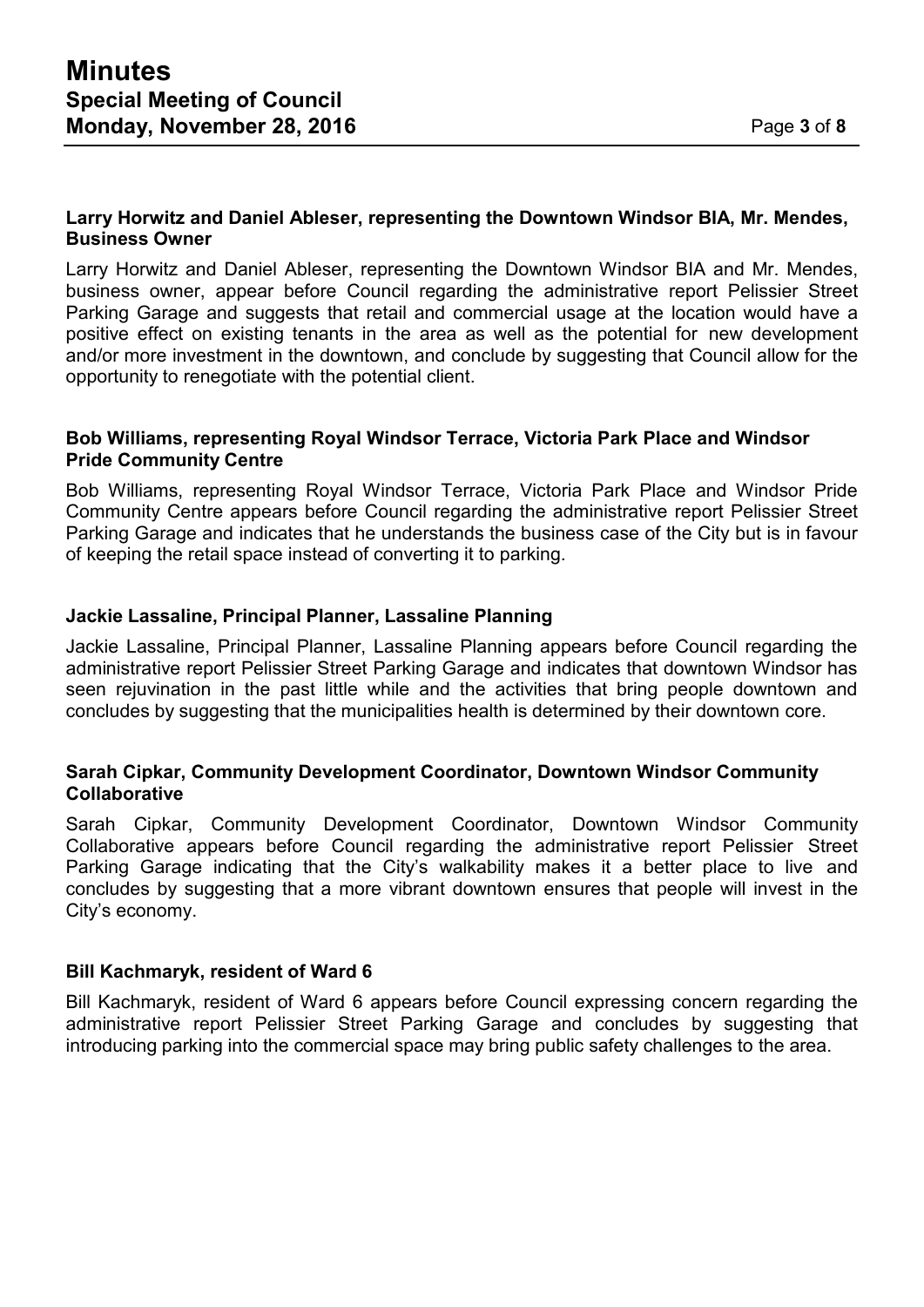#### **Rhys Trenhaile, resident of Ward 2**

Rhys Trenhaile, resident of Ward 2 appears before Council regarding the administrative report Pelissier Street Parking Garage and concludes by suggesting that a renovation of the property prior to offering it to the public may be required and adds that the time frame which was provided for the listing may have not been long enough in duration to receive more offers.

Mayor Dilkens leaves the meeting at 7:43 o'clock p.m., and Councillor Marra assumes the Chair.

Mayor Dilkens returns to the meeting at 7:45 o'clock p.m., and Councillor Marra returns to her seat at the Council table.

Moved by: Councillor Bortolin Moved by: Councillor Holt

That Council DIRECT administration to retain the ground floor of the Pelissier street parking garage as retail space; and,

That Administration BE DIRECTED to retain a real estate agent to market the space on Council's behalf; and,

That offers for the space and options for negotiations BE BROUGHT back to Council for decision.

At the request of Councillor Holt, a **recorded vote** is taken.

The motion is **put** and **lost**.

#### **RESULTS OF RECORDED VOTE:**

In Favour: Councillors Holt, Kusmierczyk, Marra, and Bortolin Opposed: Councillor Elliott, Sleiman, Francis, Payne, Borrelli, Gignac, and Mayor Dilkens. Absent: None. Abstain: None.

Moved by: Councillor Francis Seconded by: Councillor Gignac

Decision Number: CR735/2016

That Council **DIRECT** administration to take the required actions to convert the ground floor commercial units in the Pelissier Street Parking garage to parking spaces; and,

That Administration **BE DIRECTED** to provide the existing tenants six months notice to vacate the space. Carried.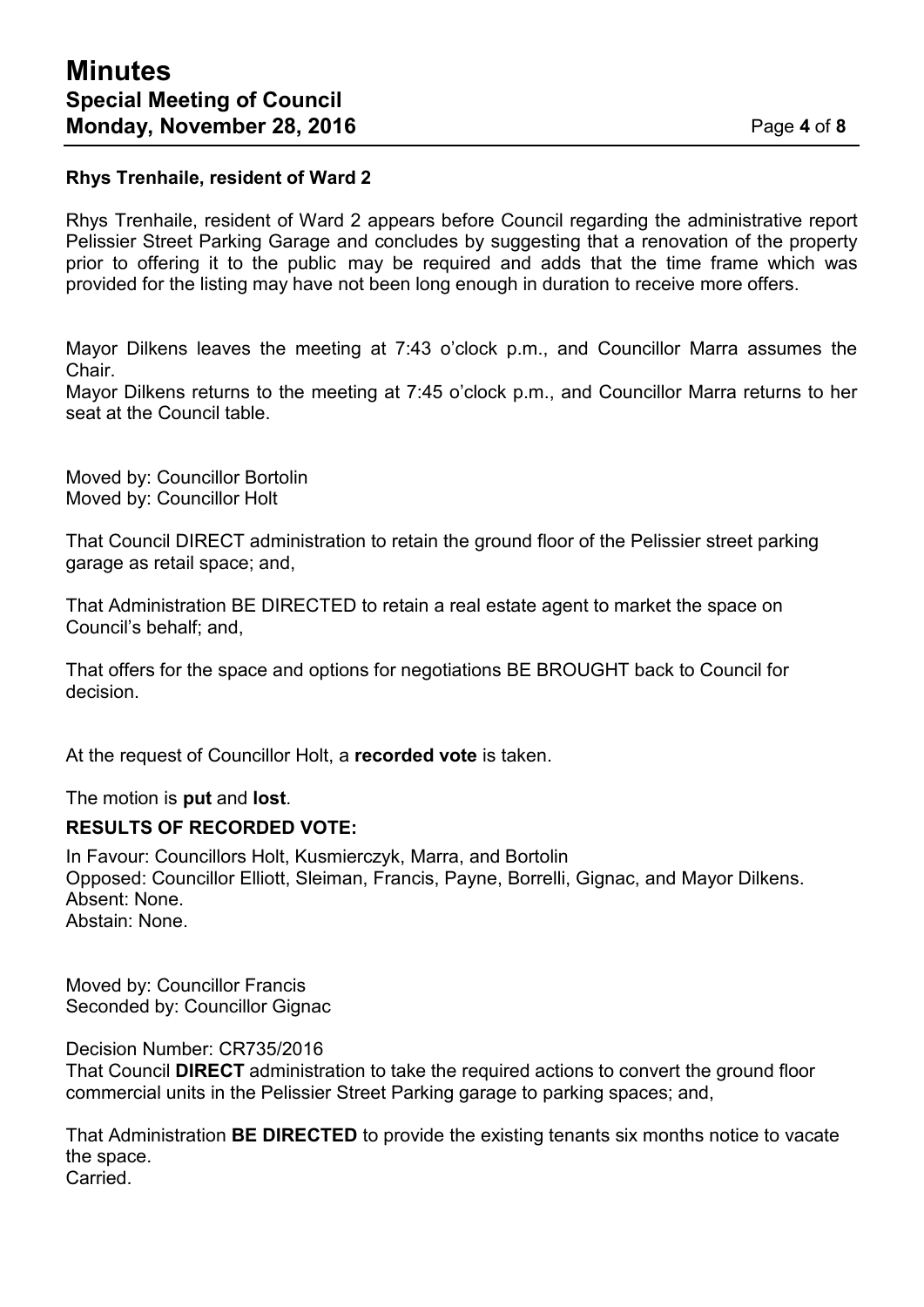At the request of Councillor Francis a **recorded vote** is taken.

## **RESULTS OF RECORDED VOTE:**

In Favour: Councillor Elliott, Sleiman, Francis, Payne, Borrelli, Gignac, and Mayor Dilkens. Opposed: Councillors Holt, Kusmierczyk, Marra, and Bortolin. Absent: None. Abstain: None.

> Report Number: S 209/2016 Clerk's File: APM/12685 7.1

# **7. REGULAR BUSINESS ITEMS**

## **8. BY-LAWS (First and Second Readings)**

Moved by: Councillor Marra Seconded by: Councillor Payne

That the following By-law No. 181-2016 be introduced and read a first and second time:

**181-2016** A BY-LAW TO CONFIRM PROCEEDINGS OF THE COUNCIL OF THE CORPORATION OF THE CITY OF WINDSOR AT ITS MEETING HELD ON THE TWENTY-EIGHTH DAY OF NOVEMBER, 2016

Carried.

# **9. MOVE BACK INTO FORMAL SESSION**

Moved by: Councillor Sleiman Seconded by: Councillor Borrelli

That the Committee of the Whole does now rise and report to Council respecting the business items considered by the Committee.

- 1) Consideration of business items listed on the Agenda (as presented)
- 2) By-laws given first and second readings (as presented)
- 3) **Report of Special In-Camera Meeting or other Committee as may be held prior to Council** (if scheduled)

Carried.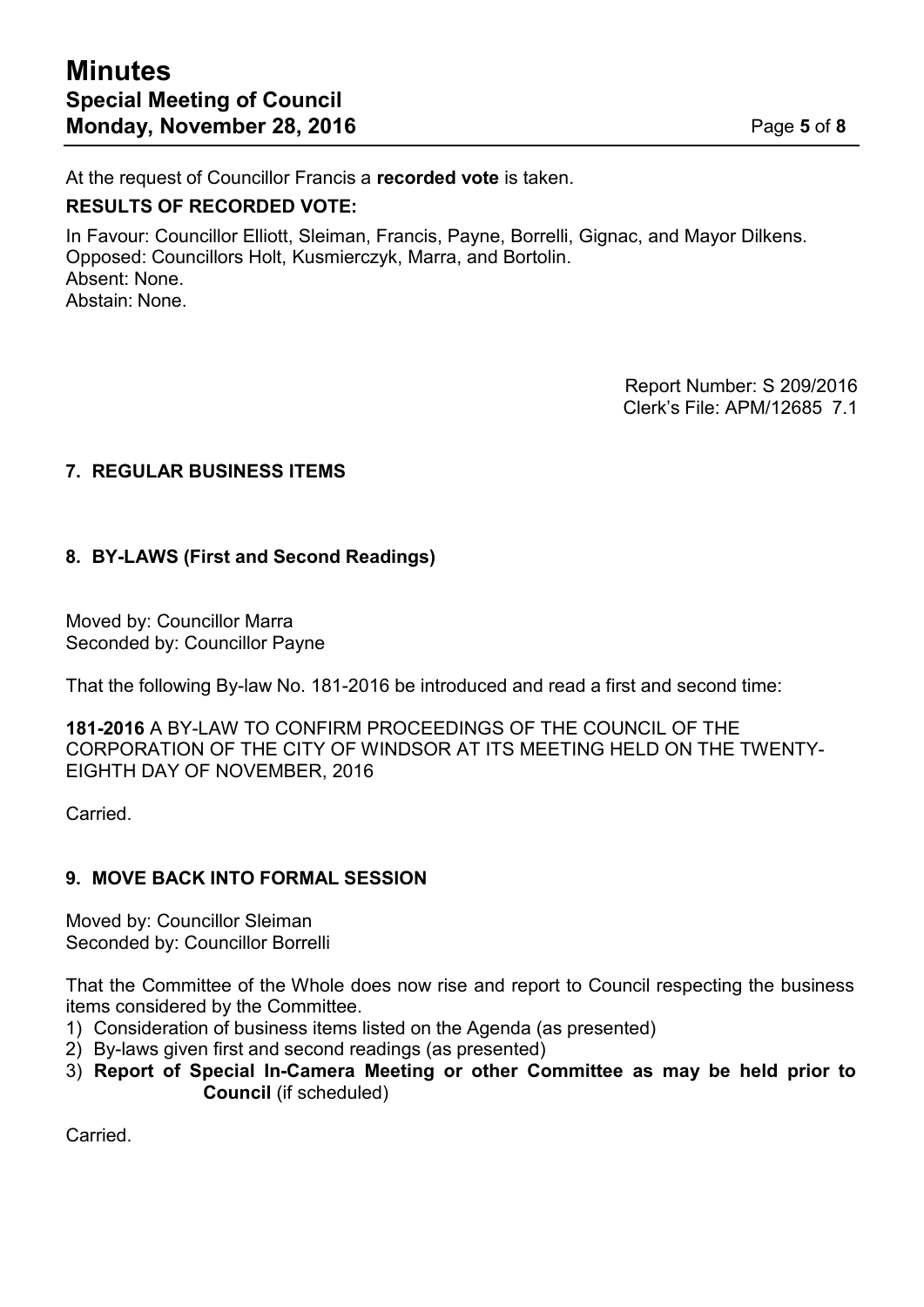#### **10. THIRD AND FINAL READING OF THE BY-LAWS By-Law 181-2016**

Moved by: Councillor Bortolin Seconded by: Councillor Elliott

That By-Law 181-2016 having been read a first and second time be now read a third time and finally passed and that the Mayor and Clerk **BE AUTHORIZED** to sign and seal the same notwithstanding any contrary provision of the Council.

Carried.

# **11. ADJOURNMENT**

Moved by: Councillor Francis Seconded by: Councillor Gignac

That this Special Council meeting stand adjourned until the next regular meeting of Council or at the call of the Mayor. Carried.

Accordingly, the meeting is adjourned at 10:27 o'clock p.m.

Mayor City Clerk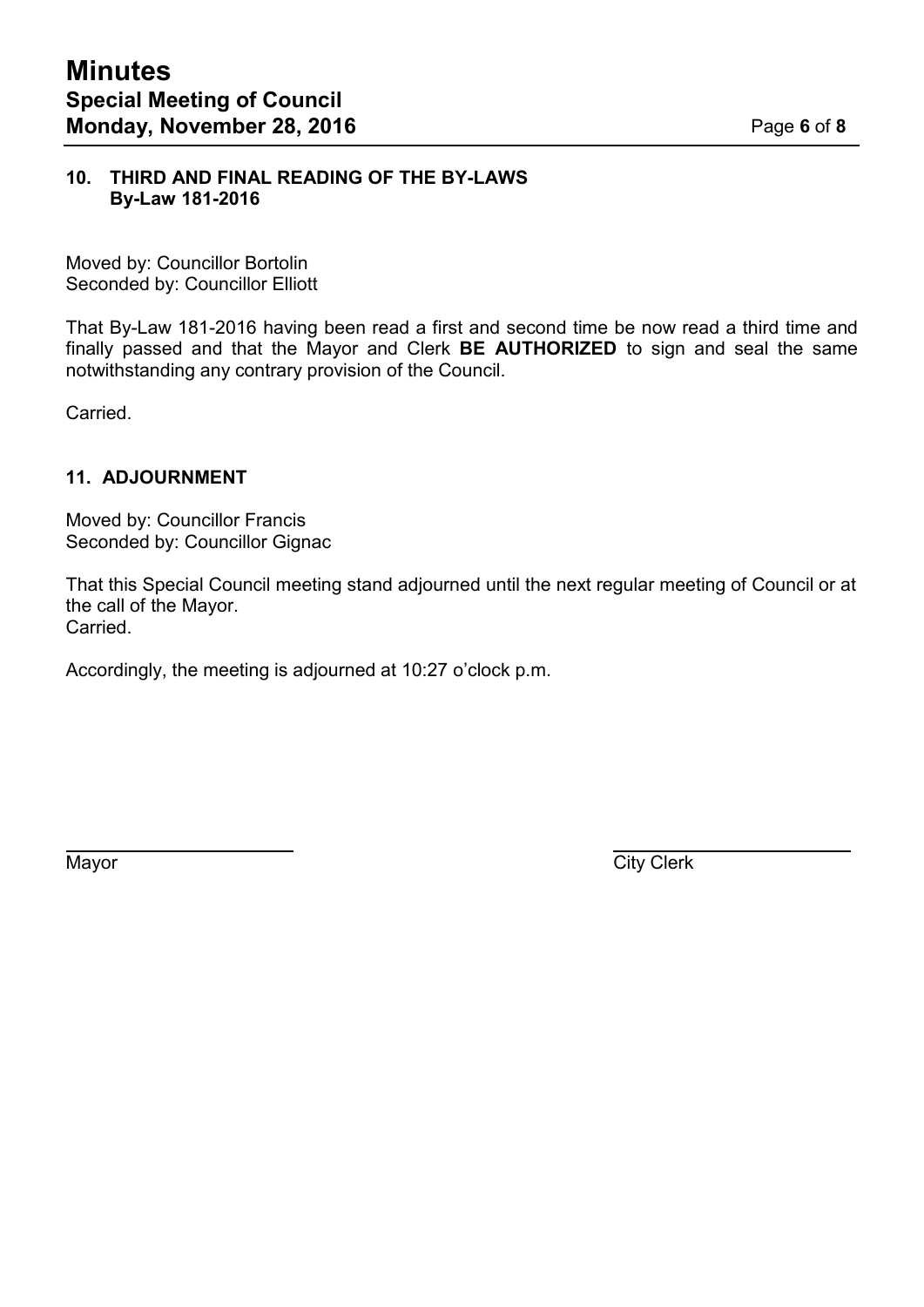# **Adopted by Council at its meeting held November 28, 2016 (CR775/2016)**

VC/bm

## **SPECIAL MEETING OF COUNCIL – IN CAMERA November 28, 2016**

#### **Meeting called to order at: 5:30 p.m.**

#### **Members in Attendance:**

Mayor D. Dilkens Councillor F. Francis Councillor J. Elliott Councillor C. Holt Councillor R. Bortolin Councillor B. Marra (arrives at 5:35 p.m.) Councillor J. Gignac Councillor P. Borrelli Councillor H. Payne Councillor E. Sleiman Councillor I. Kusmierczyk

#### **Also in attendance:**

O. Colucci, Chief Administrative Officer V. Critchley, City Clerk/Licence Commissioner and Corporate Leader Public Engagement and Human Resources

**Verbal Motion is presented by Councillor Sleiman, seconded by Councillor Elliott, That Rule 3.3(c) of the** *Procedure By-law, 98-2011,* **BE WAIVED to allow for the Mayor to call a special meeting without 24 hours notice.**

**Motion Carried.**

**Verbal Motion is presented by Councillor Francis, seconded by Councillor Gignac, to move in Camera for discussion of the following item(s):**